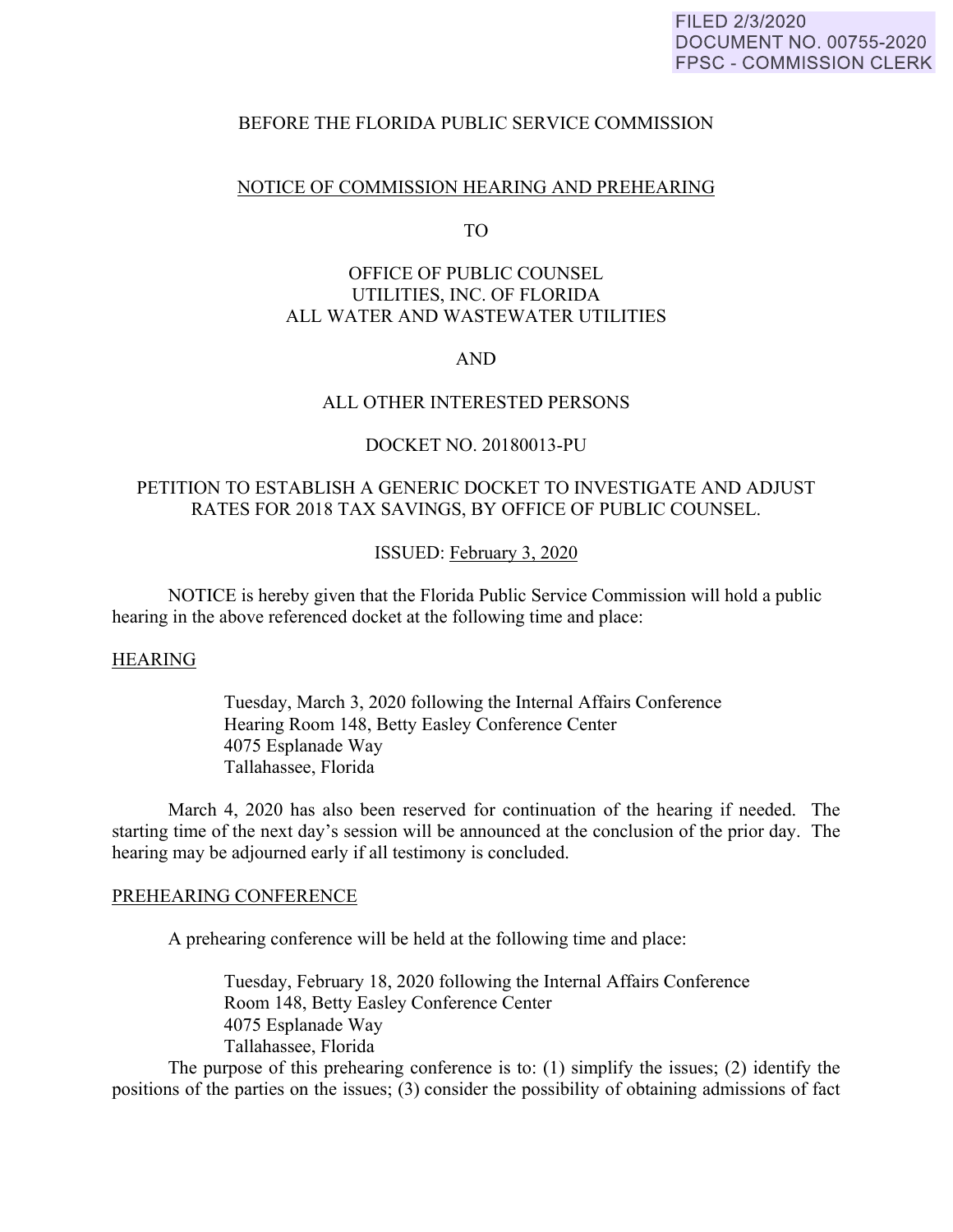# NOTICE OF COMMISSION HEARING AND PREHEARING DOCKET NO. 20180013-PU PAGE 2

and of documents which will avoid unnecessary proof; (4) identify exhibits; (5) establish an order of witnesses; and (6) consider such other matters as may aid in the disposition of the action.

#### PURPOSE AND PROCEDURE:

 The purpose of this hearing is to consider the handing of water and wastewater utility tax savings for Utilities, Inc. of Florida associated with the Tax Cuts and Jobs Act of 2017 and any motions or other matters that may be pending at the time of the hearing. The Commission may rule on any such motions from the bench or may take the matters under advisement.

 At the hearing, all parties shall be given the opportunity to present testimony and other evidence on the issues identified by the parties at the prehearing conference held on February 18, 2020. All witnesses shall be subject to cross-examination at the conclusion of their testimony.

 In accordance with the Americans with Disabilities Act, persons needing a special accommodation to participate at this proceeding should contact the Office of Commission Clerk no later than five days prior to the hearing at 2540 Shumard Oak Boulevard, Tallahassee, Florida 32399-0850 or 850-413-6770 (Florida Relay Service, 1-800-955-8770 Voice or 1-800-955-8771 TDD). Assistive Listening Devices are available upon request from the Office of Commission Clerk, Gerald L. Gunter Building, Room 152.

#### **JURISDICTION**

 This Commission is vested with jurisdiction over the subject matter of this proceeding by the provisions of Section 367.011, Florida Statutes. This proceeding will be governed by Chapter 367 in addition to Chapter 120, Florida Statutes, and Chapters 25-22, 25-30, and 28-106, Florida Administrative Code.

#### EMERGENCY CANCELLATION OF PROCEEDINGS

If settlement of the case or a named storm or other disaster requires cancellation of the proceedings, Commission staff will attempt to give timely direct notice to the parties. Notice of cancellation will also be provided on the Commission's website (http://www.floridapsc.com) under the Hot Topics link found on the home page. Cancellation can also be confirmed by calling the Office of the General Counsel at 850-413-6199.